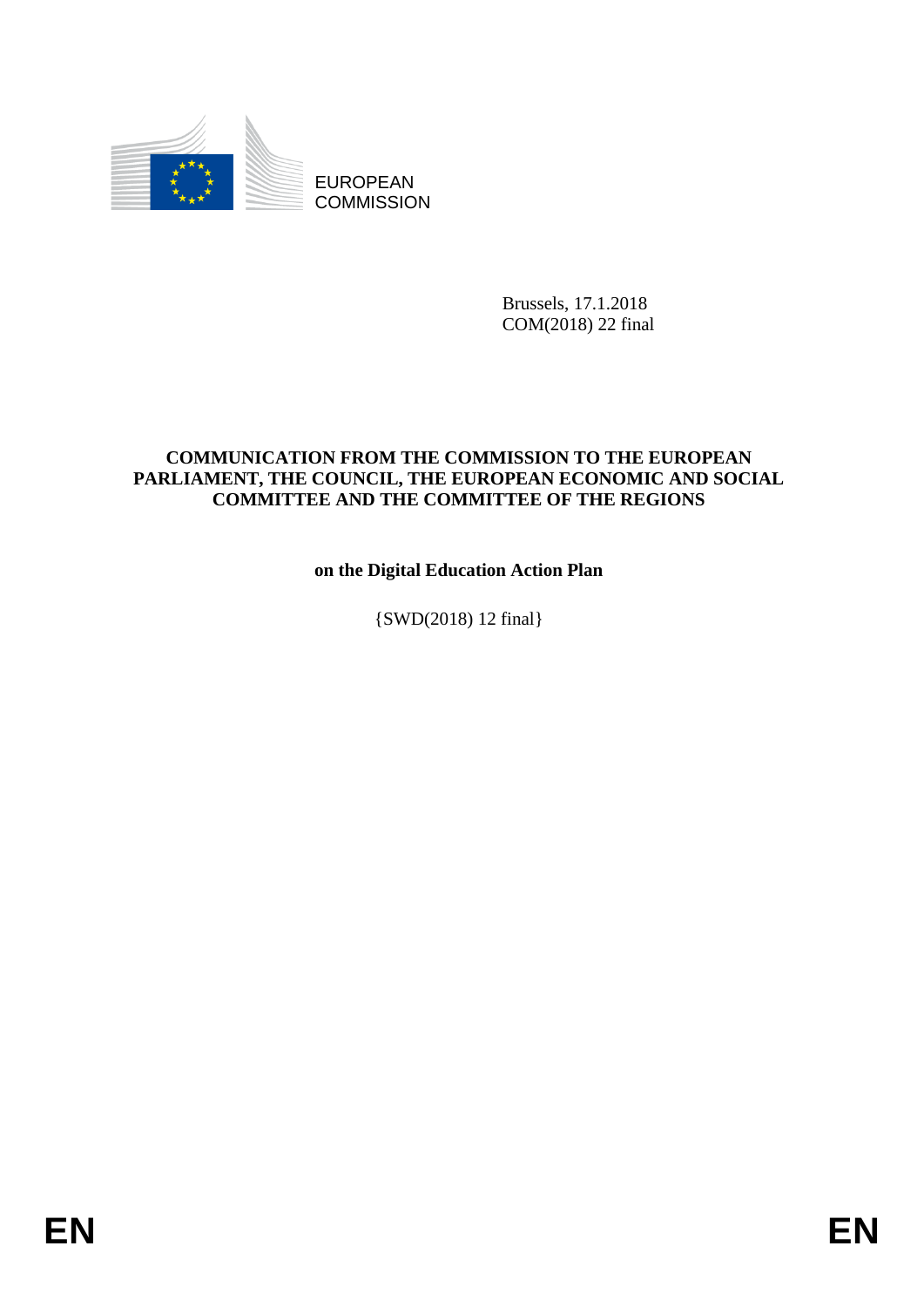## **1. Introduction**

Education and training are the best investments in Europe's future. They play a vital role in boosting growth, innovation and job creation. Europe's education and training systems need to give people the forward-looking knowledge, skills and competences they need to innovate and prosper. They also have an important role to play in creating a European identity, building on common values and cultures. Education should help empower young people to articulate and engage, participate and shape the future of a Europe characterised by democracy, solidarity and inclusion. Digital technology enriches learning in a variety of ways and offers learning opportunities, which must be accessible to all. It opens up access to a wealth of information and resources.

In the Rome Declaration of March 2017, EU Member States stressed their commitment to providing young people with the 'best education and training'. The October 2017 European Council called for training and education systems to be 'fit for the digital age'<sup>1</sup>. At the November 2017 Gothenburg Summit, the Parliament, the Council and the Commission proclaimed the European Pillar of Social Rights, which enshrines the right to quality and inclusive education, training and life-long learning. The Communication '**Strengthening European Identity through Education and Culture**<sup>2</sup>, the Commission's contribution to the EU Leader's Agenda discussion on education and culture at the Gothenburg Summit, sets out a vision for a European Education Area and announced a dedicated Digital Education Action Plan.

The Commission will host the first European Education Summit in January 2018 with a broad theme of 'Laying the foundations of the European Education Area: for an innovative, inclusive and values based education'. As part of delivering on the **New Skills Agenda for Europe**<sup>3</sup> , the Commission will propose a revised **European Reference Framework of Key Competences for Lifelong Learning**<sup>4</sup> that sets out the knowledge, skills and attitudes people need for life, including digital competence. This Action Plan sets out how education and training systems can make **better use of innovation and digital technology** and **support the development of relevant digital competences** needed for life and work in an age of rapid digital change. The Action Plan has a specific focus on initial education and training systems and covers schools, vocational education and training (VET) and higher education.

#### **2. Challenges and opportunities of digital transformation for education**

Europe's digital transformation will accelerate with the rapid advance of new technologies like artificial intelligence, robotics, cloud computing and blockchain. Like previous major technological advances, digitisation affects how people live, interact, study and work. Some jobs will disappear, others will be replaced, new jobs will be created, many jobs and

**<sup>.</sup>** <sup>1</sup> EUCO 14/17: European Council conclusions of 19 October 2017.

<sup>&</sup>lt;sup>2</sup> [COM\(2017\)](https://ec.europa.eu/commission/sites/beta-political/files/communication-strengthening-european-identity-education-culture_en.pdf) 673: Strengthening European Identity through Education and Culture.

<sup>&</sup>lt;sup>3</sup> COM(2016) 381: A New Skills Agenda for Europe.

<sup>4</sup> COM(2018) 24: Proposal for a Council Recommendation on Key Competences for Lifelong Learning.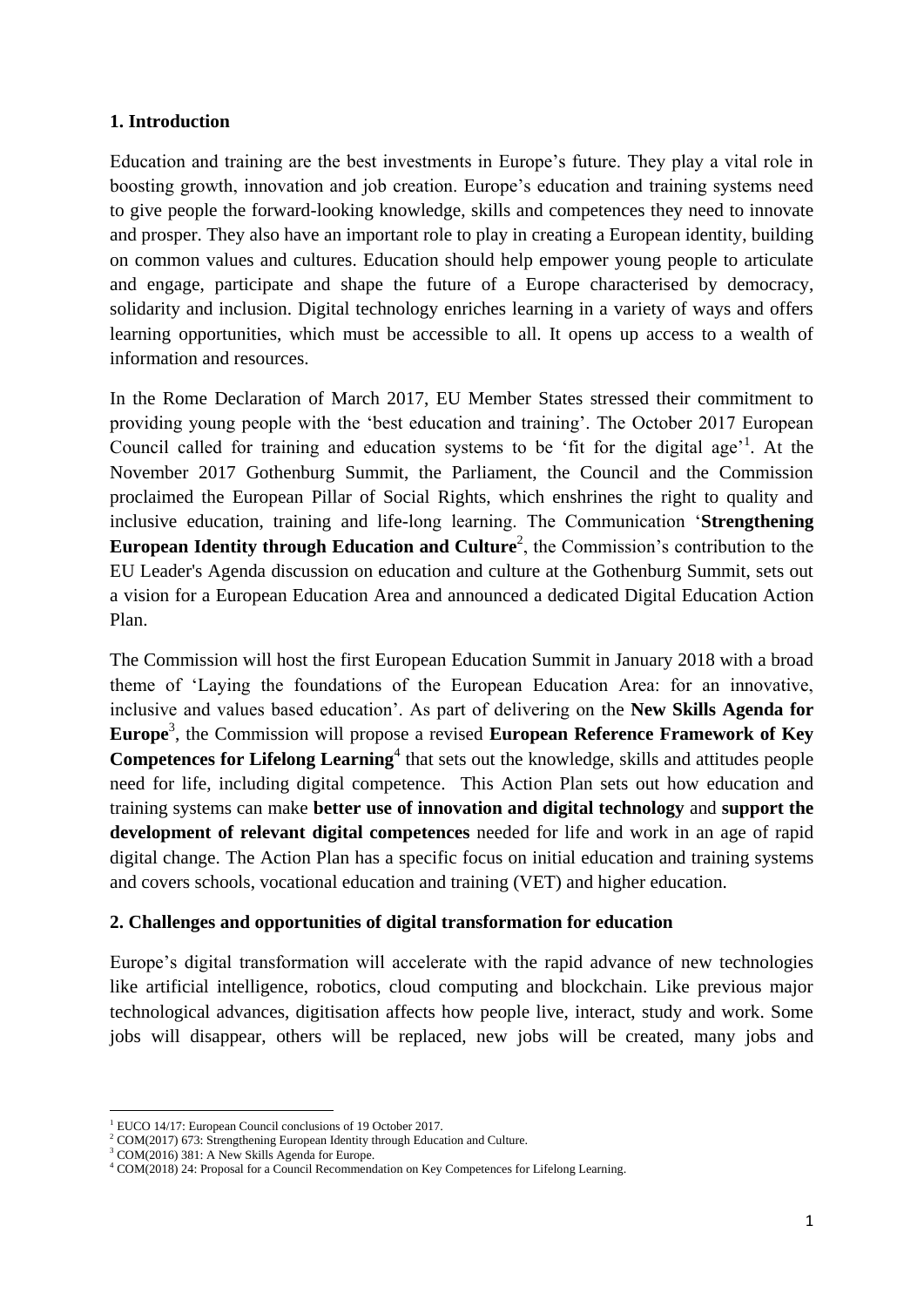industries will be transformed and new activities will emerge<sup>5</sup>. This makes investing in one's digital skills throughout life of the utmost importance.

While there are many opportunities arising from digital transformation, the biggest risk today is of a society ill-prepared for the future. If education is to be the backbone of growth and inclusion in the EU, a key task is preparing citizens to make the most of the opportunities and meet the challenges of a fast-moving, globalised and interconnected world.

Reform efforts continue every year, yet a persistent divide exists between and within EU Member States, in particular regarding digital infrastructure and skills, all of which hinders inclusive growth. Vulnerable groups are particularly affected by this situation. In addition, the lack of interest among girls to pursue studies information and communication technologies (ICT) and science, technology, engineering and mathematics (STEM) remains a clear problem. This leads to lost social and economic opportunities and risks reinforcing gender inequality.

Education can benefit from opening classrooms, real-life experiences and projects, and from new learning tools, materials and open educational resources. Learners can be empowered by online collaboration. Access to and the use of digital technologies can help reduce the learning gap between students from high and low socioeconomic backgrounds. Personalised teaching can result in increased motivation by focusing on individual learners. However progress on integrating technology in education remains limited.

More than 80 % of young people in Europe use the internet for social activities<sup>6</sup>. Mobile access to the internet significantly increased over the last years<sup>7</sup>. But use of technology for educational purposes lags behind. Not all primary and secondary schools in the EU have broadband connections and not all educators have the competences and confidence to use digital tools to support their teaching<sup>8</sup>. A recent study showed that in 2015 an estimated 18 % of primary and secondary schools in the EU were not connected to broadband<sup>9</sup>.

Innovation in education systems, understood as the adoption of new services, technologies, competences by education organisations, can help to improve learning outcomes, enhance equity and improve efficiency<sup>10</sup>. It is most effective and sustainable when embraced by welltrained teachers and embedded in clear teaching goals. More needs to be done on how to best use digital means to reach education objectives.

Digital advances also bring new challenges for Europe's pupils, students and teachers. Algorithms used by social media sites and news portals can be powerful amplifiers of bias or

<sup>1</sup> <sup>5</sup> European Commission (2017): A concept paper on digitisation, employability and inclusiveness. The role of Europe, [http://ec.europa.eu/newsroom/document.cfm?doc\\_id=44515.](http://ec.europa.eu/newsroom/document.cfm?doc_id=44515)

<sup>6</sup> Eurostat (2015): Being young in Europe today - digital world, [http://ec.europa.eu/eurostat/statistics-](http://ec.europa.eu/eurostat/statistics-explained/index.php/Being_young_in_Europe_today_-_digital_world)

[explained/index.php/Being\\_young\\_in\\_Europe\\_today\\_-\\_digital\\_world.](http://ec.europa.eu/eurostat/statistics-explained/index.php/Being_young_in_Europe_today_-_digital_world)

<sup>7</sup> Enders Analysis (2017): Children's changing video habits and implications for the content market.

<sup>8</sup> European Commission (2013): Survey of Schools: ICT in Education Benchmarking Access, Use and Attitudes to Technology in Europe's Schools[, https://ec.europa.eu/digital-single-market/en/news/survey-schools-ict-education](https://ec.europa.eu/digital-single-market/en/news/survey-schools-ict-education)

 $9^9$  European Commission (2017): Satellite broadband for schools: Feasibility study,

[http://ec.europa.eu/newsroom/document.cfm?doc\\_id=46134.](http://ec.europa.eu/newsroom/document.cfm?doc_id=46134)  $10$  OECD (2016): Innovating Education and Education for Innovation. The Power of Digital Technologies and Skills.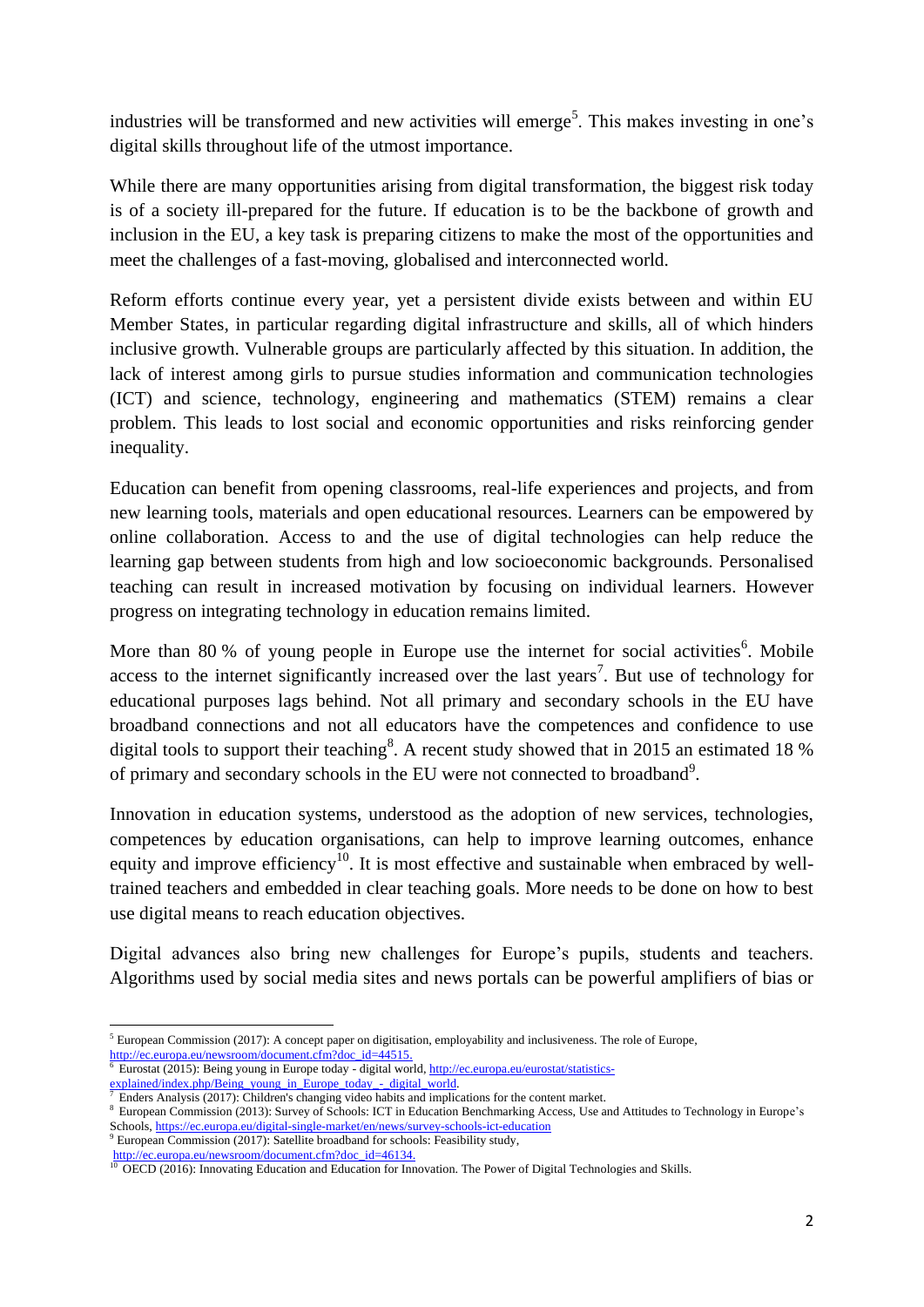fake news, while data privacy has become a key concern in the digital society. Young people as well as adults are vulnerable to cyber bullying and harassment, predatory behaviour or disturbing online content. Everyday exposure to digital data driven largely by inscrutable algorithms creates clear risks and requires more than ever critical thinking and the ability to engage positively and competently in the digital environment. We face a constantly evolving need for media literacy and a wide mix of digital skills and competences including safety, security and privacy, but getting them to the wider population and more advanced professions and sectors remains a challenge.

# **3. The key role of EU-wide cooperation in scaling up innovation in EU Member States' education and training systems**

EU-wide cooperation through exchange of best practice, peer learning and evidence sharing is a proven way to support EU Member States' education and training systems. Common frameworks help identify effective solutions while shared tools such as eTwinning increase efficiency and broaden impact. Innovative practices in education, in particular digital ones, are taking place across the EU. These take various forms and involve public, private and nongovernmental actors. However, innovation in education systems is not an end it itself but a way to improve the quality and inclusiveness of education systems.

Evidence from the European Institute of Innovation and Technology (EIT) has shown that rather than waiting for change to happen, stakeholders are actively using digital opportunities to enhance teaching and learning<sup>11</sup>. Innovative and entrepreneurial spirit in education and training should be fostered and supported with clear political willingness and effort to make innovation work for everybody. There is a need to share, discuss and promote and, where possible, scale up innovative practice. Concepts, tools, methods, processes, systemic thinking and design thinking need to be more accessible to education professionals who are usually not fully aware of what is tried and tested elsewhere, sometimes even next door.

EU-level data and evidence contribute to better transparency, while measuring progress and learning from peers across EU Member States. There are many studies and surveys linked to the use of technology in schools. However, most are either partial, covering, say, a specific area such as connectivity, or are geographically limited, covering a particular country. The main sources of benchmarking at global level are the European Commission's surveys including the 2013 ICT in Education survey and the annual survey on ICT usage by households and individuals, and the OECD's Programme for International Student Assessment (PISA) and Survey of Adult Skills (PIAAC) studies. There is a need for more evidence and a coherent approach towards data collection.

The education and training stakeholders are the key players in making innovations mainstream. Recent public consultations stressed the need for more dedicated EU action to support the adoption of innovative approaches and digital technologies in education, and the development of digital competences, including digital media literacy and digital safety and

**<sup>.</sup>** <sup>11</sup> European Commission (2017) 351: Commission Staff Working Document on the interim evaluation of the European Institute of Innovation and Technology.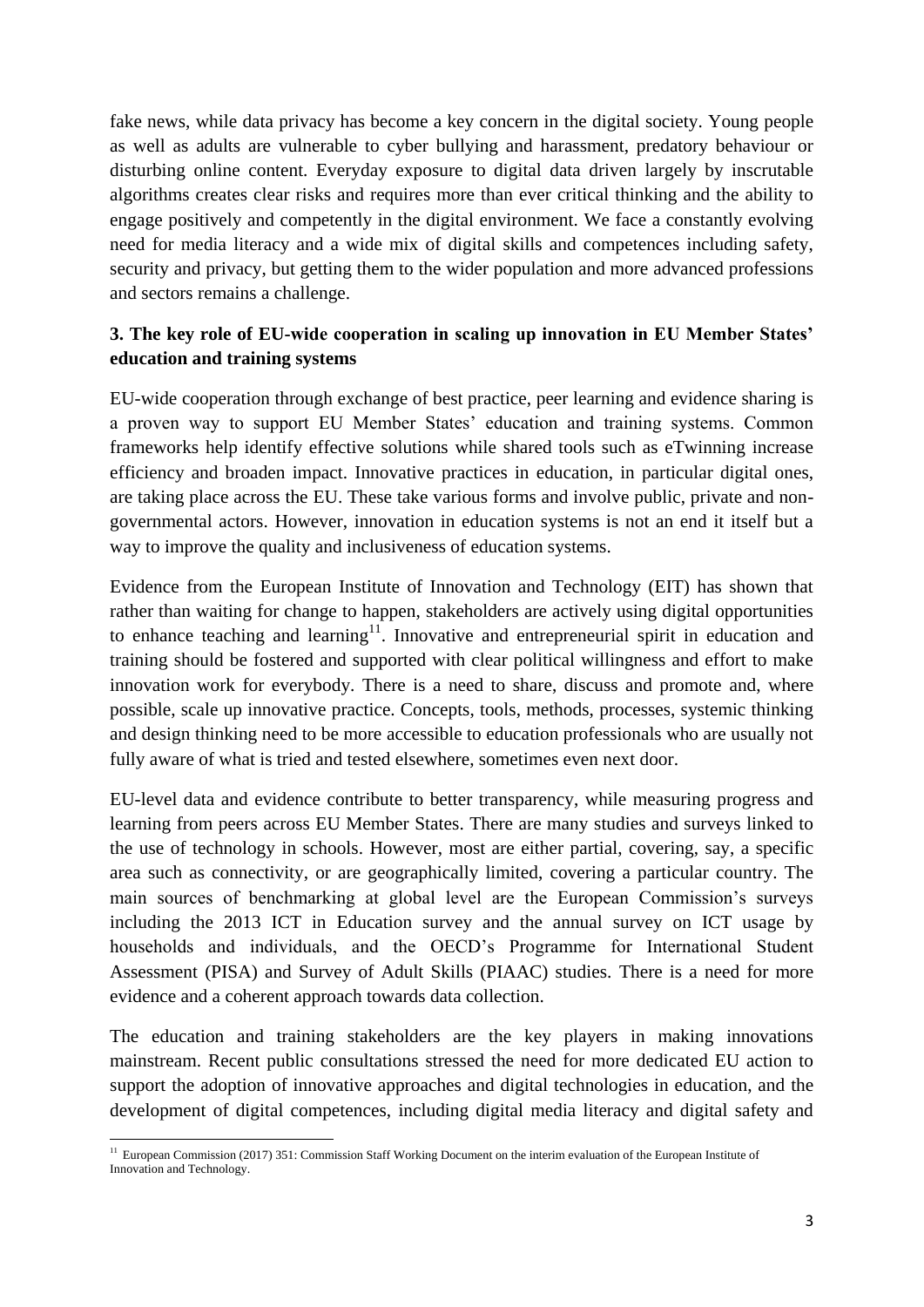well-being<sup>12</sup>. 68 % of respondents to the public consultation on Erasmus+ recognised that innovation is 'extremely relevant' for meeting the education sector's needs. There is also a clear need to: (i) boost entrepreneurial competences and an entrepreneurial mind-set; and (ii) support digital entrepreneurship, which embraces new ventures and the transformation of existing businesses through new and emerging digital technologies.

The Digital Education Action Plan builds on the two Communications adopted in May 2017: *A renewed EU Agenda for Higher Education* and *School development and excellent teaching for a great start in life*<sup>13</sup>. It supports the work on the Digital Single Market<sup>14</sup> and the New Skills Agenda for Europe*.*

The Action Plan takes further the call of the Reflection Paper on Harnessing Globalisation for society to become 'increasingly mobile and digital as well as […] providing the right blend of 'soft skills' as well as robust digital skills'. It called for education to help strengthen **resilience** in times of rapid technological change and globalisation. The Action Plan is aligned with the G-20 Digital Economy Ministerial Declaration in 2017 which shows a global recognition that 'all forms of education and lifelong learning may need to be adjusted to take advantage of new digital technologies'.

These documents outline a number of relevant policy objectives, which remain more valid than ever. These include:

- support for high-quality education;
- improving its relevance;
- developing Europeans' digital skills and making them more visible;
- boosting innovation and digital competences in all education institutions;
- opening up education systems.

# **4. Priorities for action**

The Action Plan focuses on implementation and the need to stimulate, support and scale up purposeful use of digital and innovative education practices. It will draw on a wide range of education and training stakeholders including business, research, NGOs, as well as, nonformal education where relevant. It has **three priorities**:

- *1: Making better use of digital technology for teaching and learning*
- *2: Developing relevant digital competences and skills for the digital transformation*
- *3: Improving education through better data analysis and foresight*

For each priority, the Action Plan sets out measures to help EU Member States address the challenges. These include: (i) providing tools to help educators and trainers make better use of

<sup>1</sup> <sup>12</sup> Public consultations for the Review of the Key Competences for Lifelong Learning and the Renewed EU Agenda for the Modernisation of Higher Education.

<sup>&</sup>lt;sup>13</sup> COM (2017) 248[: School development and excellent teaching for a great start in life a](http://eur-lex.europa.eu/legal-content/AUTO/?uri=COM:2017:248:FIN&qid=1496304694958&rid=1)nd COM (2017) 247: A renewed higher education strategy.

<sup>&</sup>lt;sup>14</sup> COM(2015) 192: A Digital Single Market Strategy for Europe.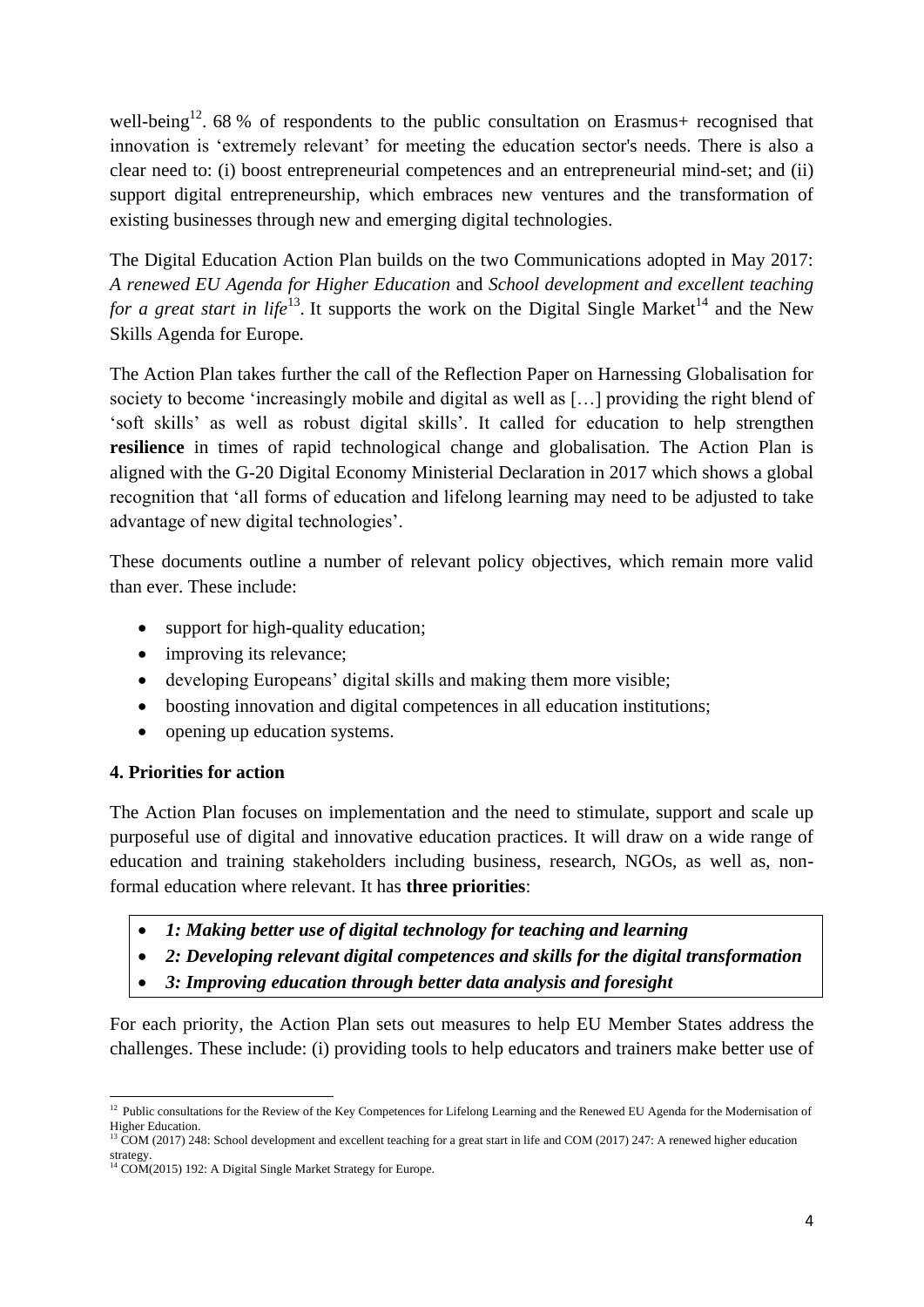technology including better internet connectivity; (ii) targeted action to develop relevant digital competences; (iii) reinforced and new efforts to improve education via better evidence and analysis. The Action Plan does not prejudge the forthcoming Commission proposal on the new Multiannual Financial Framework and the future funding programmes.

# **4.1. Priority 1: Making better use of digital technology for teaching and learning**

Our society and economy are increasingly pervaded by digital technology. Technology in its various forms is a large part of our working environment and our lifestyles. However, there is a difference between using digital technology in everyday life and in education. Digital technology has huge, largely untapped potential for improving education.

A key part of digital education is **ensuring equity and quality of access and infrastructure***.*  The digital divide has many dimensions, but improving access to technology and connectivity for all children in education must be a starting point for reducing inequality and exclusion. We also need to address the varying quality of access and infrastructure, as high quality offers a more innovative and fulfilling learning experience.

**Innovation in education and training depends greatly on empowering and connecting educators.** Erasmus+ achieves this through peer learning. New expert-led training and practitioner workshops for both policymakers and educators, including the Platform of European Associations of VET Providers, will further strengthen connectedness by developing specific content in multiple languages and by utilising key EU platforms such as School Education Gateway and Teacher Academy. Blended mobility will be further promoted with new opportunities in Erasmus+ to support both online and face-to face learning and exchange for pupils in different countries.

**Digital readiness in education** requires knowhow and involves adaptation and change. Schools and training institutions in Europe are diverse, with equipment, teacher skills and approaches to technology use varying considerably. There are pockets of innovation in digital education throughout Europe. Yet innovative policies and practices need support to be scaled up.

To bring innovation and technology to the classroom, educators need the right environment, infrastructure, devices and leadership support. Making digital technology benefit students and staff requires an approach that combines teacher training, curricula and educational materials that are fit for digitally-supported teaching models. This organisation-wide approach to implementing digital technologies for teaching and learning is reflected in the SELFIE selfassessment tool, which has been piloted in schools in 14 countries.

**Mobility is an important part of education and digital technology is key for improving it**  further. Erasmus+ projects such as the European Student eCard and Erasmus without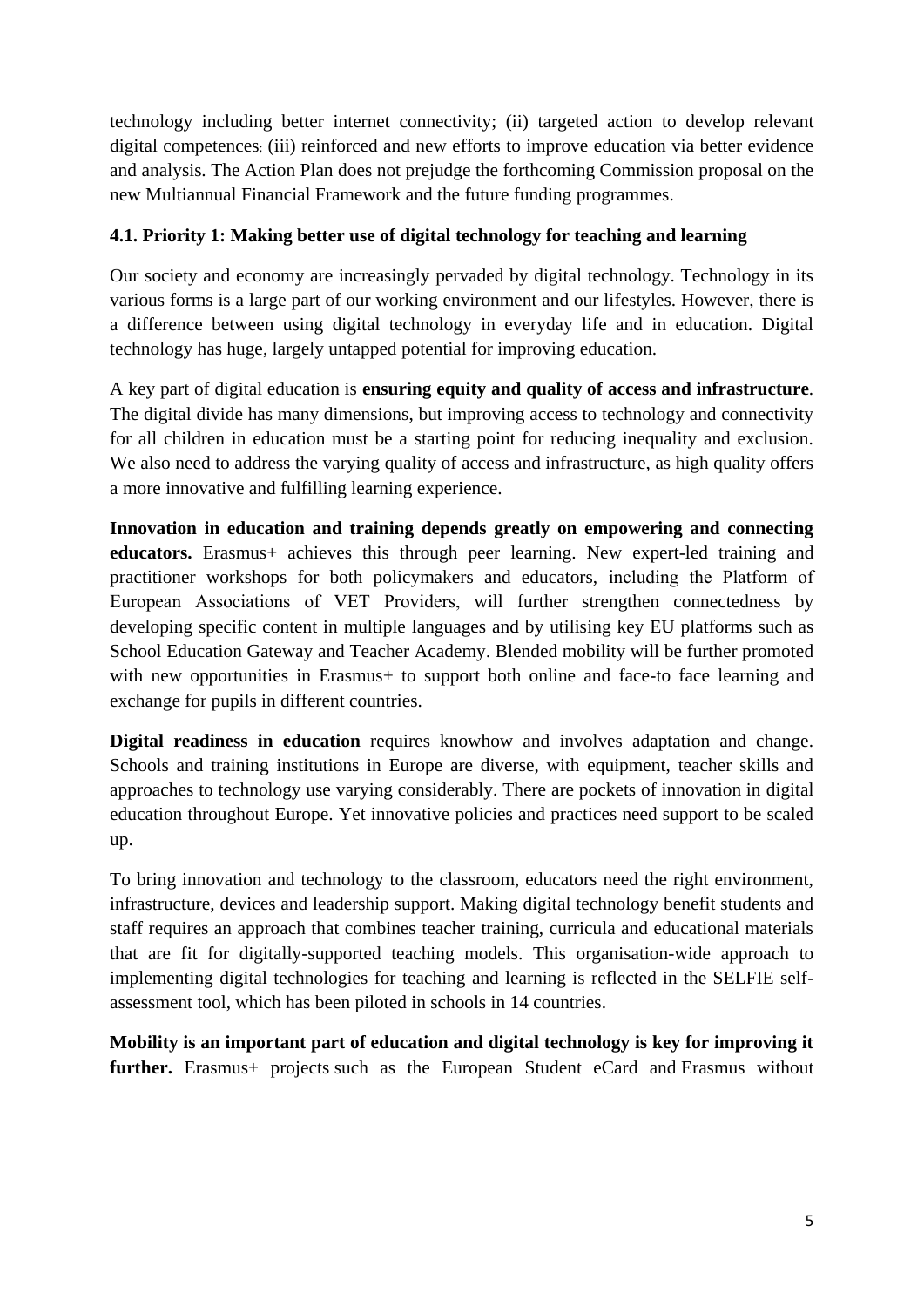Papers will be scaled up and integrated with the work on authentication in projects under the Connecting Europe Facility<sup>15</sup>. The aims are to:

- enable students to identify themselves in a trusted manner, in line with the once-only principle<sup>16</sup>;
- digitally connect higher education institutions' information systems;
- allow secure exchange and verification of student data and academic records;
- reduce administrative procedures;
- enable access to services students are entitled to when arriving in the host country.

The EU Student eCard initiative aims to improve the quality of student mobility in Europe. By 2025 all students in Erasmus+ mobility should be able to have their national identity and student status recognised automatically across EU Member States, including access to campus services when arriving abroad (e.g. course materials, enrolment services, libraries). 20 000 pupils and 4 000 teachers will receive support for school exchanges to complement and build on ongoing digital project work and collaboration.

# **The way forward:**

- *1. Tackle the connectivity divide between EU Member States regarding the uptake of very high capacity broadband in all European schools by: (i) raising awareness of the benefits for schools and available funding opportunities*<sup>17</sup>*; (ii) supporting connectivity i.e. through a voucher scheme focusing on disadvantaged areas and ensuring full implementation of the toolkit for rural areas*<sup>18</sup>*; (iii) publishing data about progress.*
- *2. Support the digital readiness of both general and vocational schools by strengthening their digital capacity and by making the SELFIE self-assessment tool reach one million teachers, trainers and learners by end of 2019 in all EU Member States and the Western Balkans; promote a mentoring scheme at national/regional level, supported by an EU-level awareness-raising platform.*
- *3. Provide a framework for issuing digitally-certified qualifications and validating digitally-acquired skills that are trusted, multilingual and can be stored in professional profiles (CVs) such as Europass. The framework will be fully aligned with the European, Qualifications Framework for Lifelong Learning (EQF) and the European Classification of Skills, Competences, Qualifications and Occupations (ESCO).*

**<sup>.</sup>** <sup>15</sup> Connecting Europe Facility[, https://ec.europa.eu/cefdigital/wiki/display/CEFDIGITAL/CEF+Digital+Home.](https://ec.europa.eu/cefdigital/wiki/display/CEFDIGITAL/CEF+Digital+Home)

<sup>&</sup>lt;sup>16</sup> European Commission (2017), EU-wide digital Once-Only Principle[, https://ec.europa.eu/digital-single-market/en/news/eu-wide-digital](https://ec.europa.eu/digital-single-market/en/news/eu-wide-digital-once-only-principle-citizens-and-businesses-policy-options-and-their-impacts)[once-only-principle-citizens-and-businesses-policy-options-and-their-impacts.](https://ec.europa.eu/digital-single-market/en/news/eu-wide-digital-once-only-principle-citizens-and-businesses-policy-options-and-their-impacts) 

<sup>&</sup>lt;sup>17</sup> Including via the recently created EU network of Broadband Competence Offices.

<sup>&</sup>lt;sup>18</sup> European Commission (2017): European Commission joins forces to help bringing more broadband in rural areas,

[https://ec.europa.eu/digital-single-market/en/news/european-commission-joins-forces-help-bringing-more-broadband-rural-areas.](https://ec.europa.eu/digital-single-market/en/news/european-commission-joins-forces-help-bringing-more-broadband-rural-areas)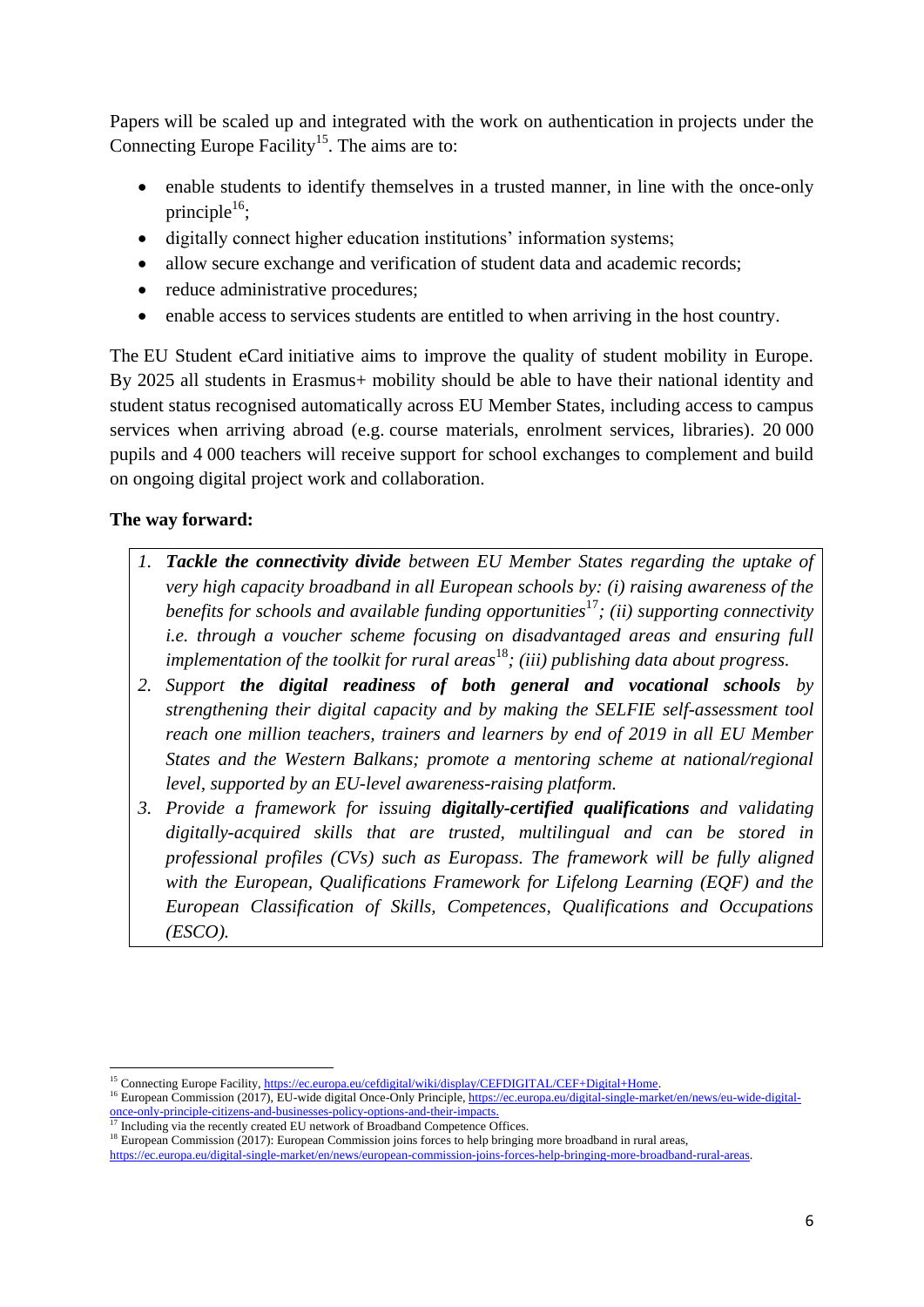# **4.2. Priority 2: Developing relevant digital skills and competences for the digital transformation**

To function and thrive in the digital society and overcome digital risks, citizens need competences that help them meet the challenges and seize the opportunities of digital transformation. Digital skills are a basic skill alongside literacy and numeracy, needed in all walks of life, yet too many citizens have limited or outdated digital competences. There is a need to go 'wide' as all citizens need to have an understanding, at different levels, of the different aspects of digital competence, and there is a need to go 'deep' for more specialised skills in informatics required in the ICT profession.

**Digital competence** is a part of the revised European Reference Framework of Key Competences for Lifelong Learning which all citizens should have. Digital competence means the confident and critical use of digital technology and covers the knowledge, skills and attitudes that all citizens need in a rapidly evolving digital society. The European Digital Competence Framework for Citizens<sup>19</sup> describes digital competence in five areas: information and data literacy; communication and collaboration; digital content and creation; safety and well-being; and problem-solving. The recently published European Digital Competence Framework for Educators<sup>20</sup> offers educators guidance in developing digital competence models. Taken together, these frameworks offer an in-depth and usable reference model to systematically promote digital competence.

The digital revolution will continue to dramatically change the way Europeans live, work and study. While this offers tremendous opportunities, there are also significant risks if digital competences are not developed. As part of the Skills Agenda, the Upskilling Pathways initiative recommends that Member States introduce coherent provision to improve the digital (and literacy and numeracy) skills of the many millions of low-skilled or low-qualified adults - the group in most urgent need. Moreover, an estimated 90 % of jobs nowadays require some level of digital skills<sup>21</sup> and one significant threat is that Europe will lose its most competitive edge — a highly-skilled and educated workforce — should we fail to teach digital competences to Europeans of all ages.

**Acquiring digital skills needs to start at early age and carry on throughout life**. This can happen as part of educational curricula or through after-school classes. Young Europeans are avid users of the web, apps and games but they also need to learn about underlying structures and basic algorithms, and become digital creators and leaders. An example of a successful grassroots movement is the EU codeweek.eu initiative, which reached nearly a million people around the world in 2016. Based on this experience, the initiative will be scaled up to encourage all schools in Europe to participate in **EU Code Week** by collaborating with

<sup>1</sup> <sup>19</sup> European Commission (2016): Digital Competence Framework for Citizens, [https://ec.europa.eu/jrc/en/digcomp/digital-competence](https://ec.europa.eu/jrc/en/digcomp/digital-competence-framework)[framework.](https://ec.europa.eu/jrc/en/digcomp/digital-competence-framework) 

<sup>&</sup>lt;sup>2</sup> European Commission (2017): Digital Competence Framework for Educators, [https://ec.europa.eu/jrc/en/digcompedu.](https://ec.europa.eu/jrc/en/digcompedu)

<sup>&</sup>lt;sup>21</sup> European Commission (2016): ICT for work: Digital skills in the work place, [https://ec.europa.eu/digital-single-market/en/news/ict-work](https://ec.europa.eu/digital-single-market/en/news/ict-work-digital-skills-workplace)[digital-skills-workplace.](https://ec.europa.eu/digital-single-market/en/news/ict-work-digital-skills-workplace)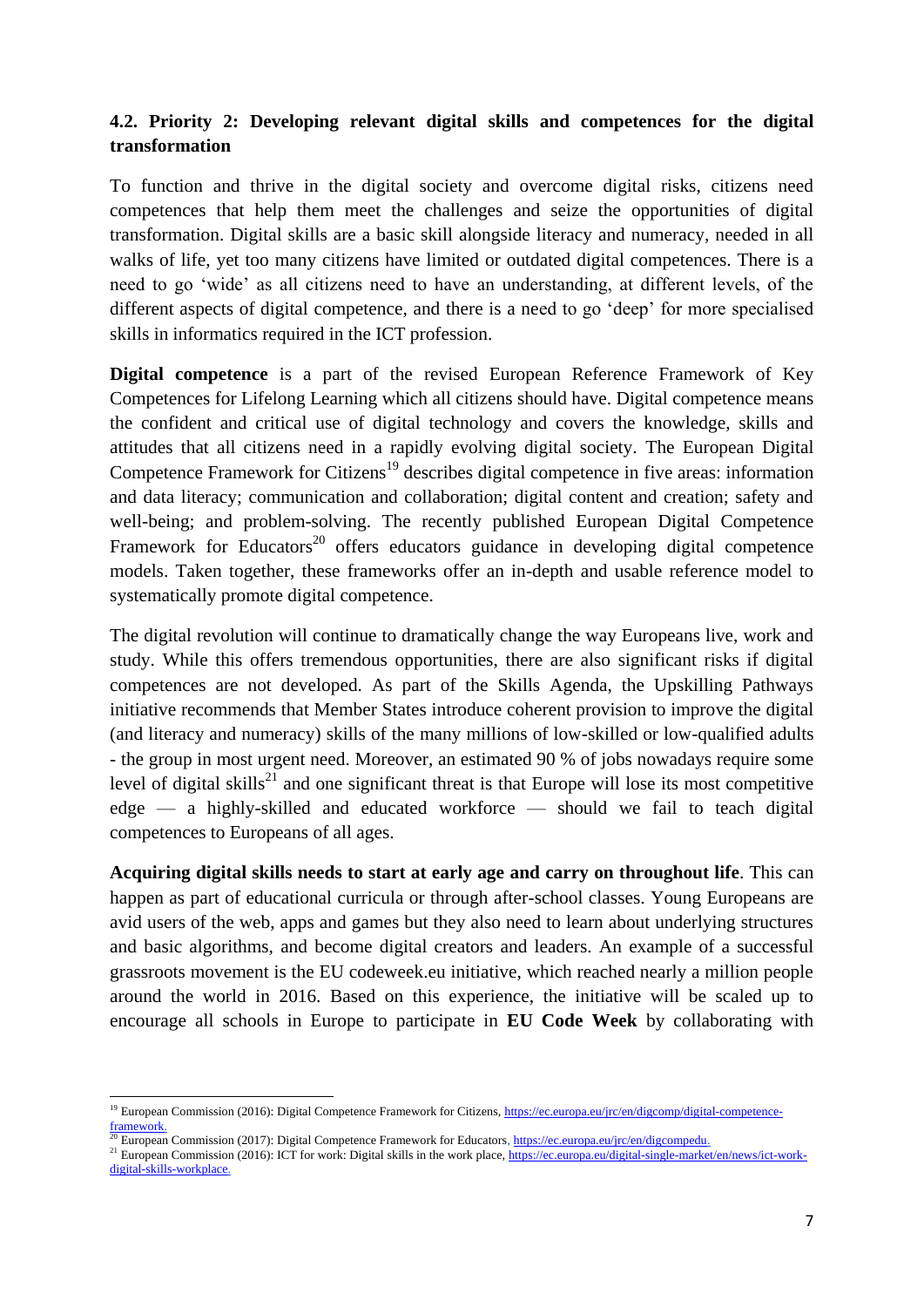authorities in EU Member States, Code Week ambassadors, the eTwinning network, the Digital Skills and Jobs Coalition<sup>22</sup> and related actions.

Greater focus must be put on effectively tackling the challenges digital transformation creates for online safety and cyber hygiene. We need to strengthen children's and young people's **critical thinking and media literacy**, so they can judge and overcome the ever-present threats of fake news, cyber bullying, radicalisation, cybersecurity threats and fraud. Even the youngest children are in daily contact with digital technologies yet do not understand the risks, and parents worry about inappropriate content and risks but do not know how to address them. In parallel, Europol reports a growing rate of cyberattacks, data breaches and other illegal online activities. In its September Communication on cybersecurity<sup>23</sup> the Commission called on EU Member States to pledge to include cybersecurity in academic and vocational training curricula.

**Closing the gender gap through digital and entrepreneurship education** is vital if Europe is to fully embrace the benefits of the digital revolution. While both girls and boys have similar levels of interest and competence in digital technologies, fewer girls go on to develop this interest in their studies or for their career. Girls and young women require positive examples, role models and support to overcome stereotypes and realise that they too can embark on a fulfilling and successful career in ICT and STEM. Increasing female participation in these careers will help unleash Europe's digital potential and ensure that women take an equal place in shaping the digital world<sup>24</sup>. In the EU fewer than one in five ICT professionals are female<sup>25</sup>.

Developing high-skilled ICT professionals is critical for competitiveness<sup>26</sup>. Advanced **digital skills are important for supporting the next generation of analysts, researchers and innovators.** Deep digital expertise is necessary for many professions, not just those working in ICT. For example, medical doctors analysing trends in the spread of illnesses need both medical expertise and a wide range of advanced digital competences. More generally, today three out of four researchers have no training in open access or open data management. Citizen-centred research and innovation focused on solving societal challenges should make more use of open data and collaborative digital technology tools and methods.

1

<sup>&</sup>lt;sup>22</sup> For more information on the Digital Skills and Jobs Coalition see https://ec.europa.eu/digital-single-market/en/digital-skills-jobs-coalition. <sup>23</sup> JOIN 2017 (450): Joint Communication of the European Commission and European External Action Service: Resilience, Deterrence and

Defence: Building strong cybersecurity for the EU.

 $24$  See SWD, point 2.3.

<sup>&</sup>lt;sup>25</sup> 83.9 % of employed ICT specialists are male,  $16.1\%$  female (Eurostat, 2015).

<sup>&</sup>lt;sup>26</sup> Th[e European e-Competence Framework](http://www.ecompetences.eu/) (e-CF) is a European standard and a reference for the competences required by ICT professionals. It is developed and maintained by the [European Committee for Standardisation](https://standards.cen.eu/dyn/www/f?p=204:7:0::::FSP_ORG_ID:1218399&cs=1600F0DD849DA04F3E3B900863CB58F72) (CEN).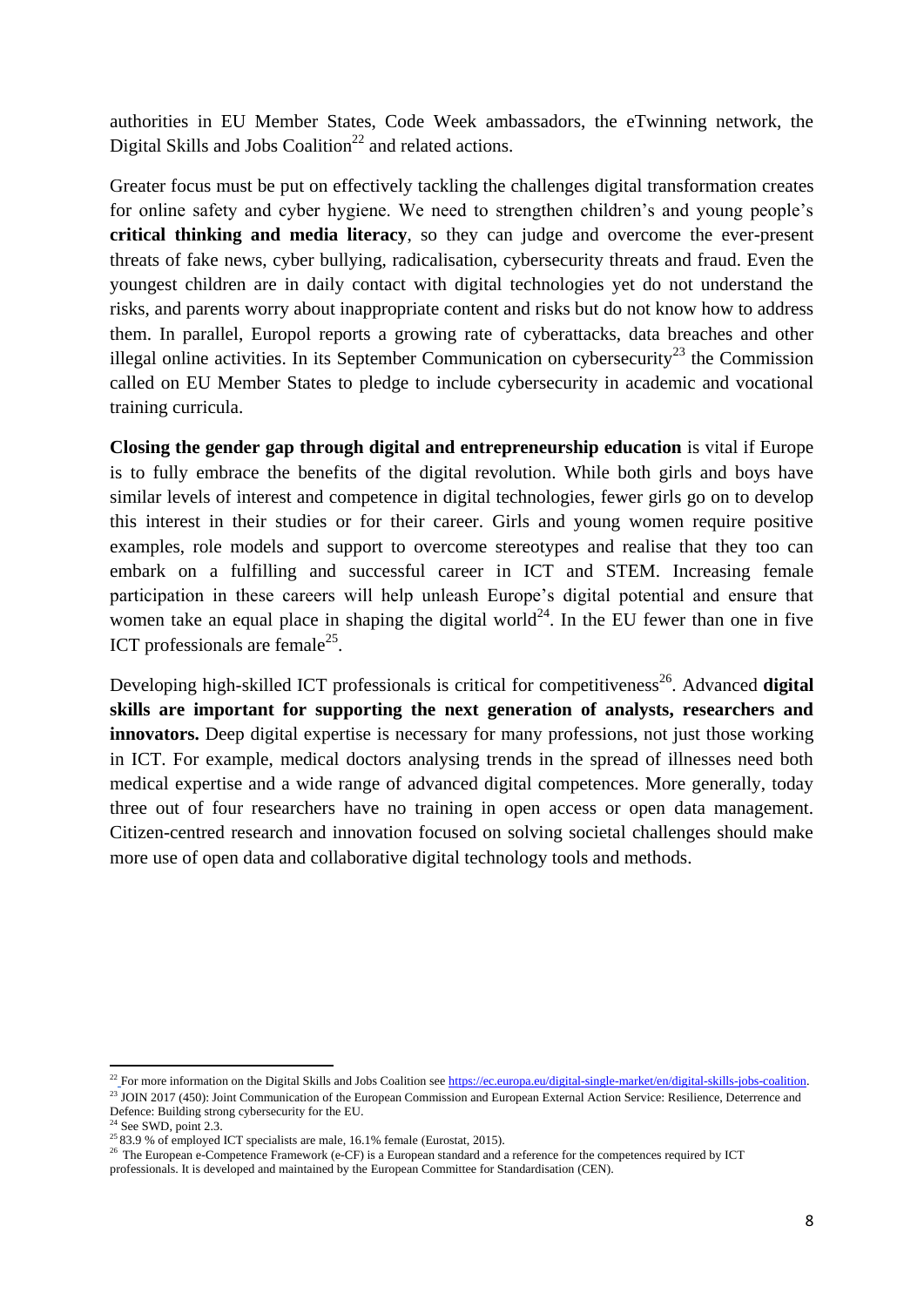## **The way forward:**

- *4. Create a Europe-wide platform for digital higher education and enhanced cooperation. The new platform, supported by Erasmus+, will serve as a one-stop shop and offer: online learning, blended mobility, virtual campuses and exchange of best practices among higher education institutions at all levels (students, researchers, educators).*
- *5. Strengthen open science and citizen science in Europe by piloting dedicated training, including continuous professional development courses on open science in higher education institutions at all levels (students, researchers, educators).*
- *6. Bring coding classes to all schools in Europe, including by increasing schools' participation in EU Code Week.*
- *7. Tackle the challenges of digital transformation by launching: (i) an EU-wide awareness-raising campaign targeting educators, parents and learners to foster online safety, cyber hygiene and media literacy; and (ii) a cyber-security teaching initiative building on the Digital Competence Framework for Citizens, to empower people to use technology confidently and responsibly.*
- *8. Support measures to further decrease the gender gap in the technology and entrepreneurial sector by promoting digital and entrepreneurial competences among girls; mobilise stakeholders (companies, NGOs) to equip girls with digital skills and inspirational models, building on the Digital Competence Framework for Citizens and the Entrepreneurship Competence Framework.*

# **4.3. Priority 3: Improving education systems through better data analysis and foresight**

**Data is vital for education and training.** Using technology creates data that can be exploited. The challenge is how to use this data to develop better insight and foresight that can improve education systems or solve current educational challenges. As technological trends like artificial intelligence, automation and robotics are global, EU-level cooperation can provide useful guidance for all EU Member States and help initiate collaboration and exchange on possible responses to emerging challenges that cross borders. Data collection through surveys and studies on digitisation in education and training institutions and digital technologies in learning are vital inputs to policymaking. However, comparable comprehensive data on disseminating technologies in educational systems is often scarce, partial or not up-to-date. This calls for more efficient and effective data collection and coordination at EU and international (OECD) level.

**Data also helps to identify and address needs** for evidence-based required policy measures, but comparative data especially is rarely used. Initiatives on digital education are seldom compared with other initiatives and available data, so little is known about which practices work in general or can benefit specific societal and education systems. Big data and learning analytics offer new opportunities to capture, analyse and use data to improve education. There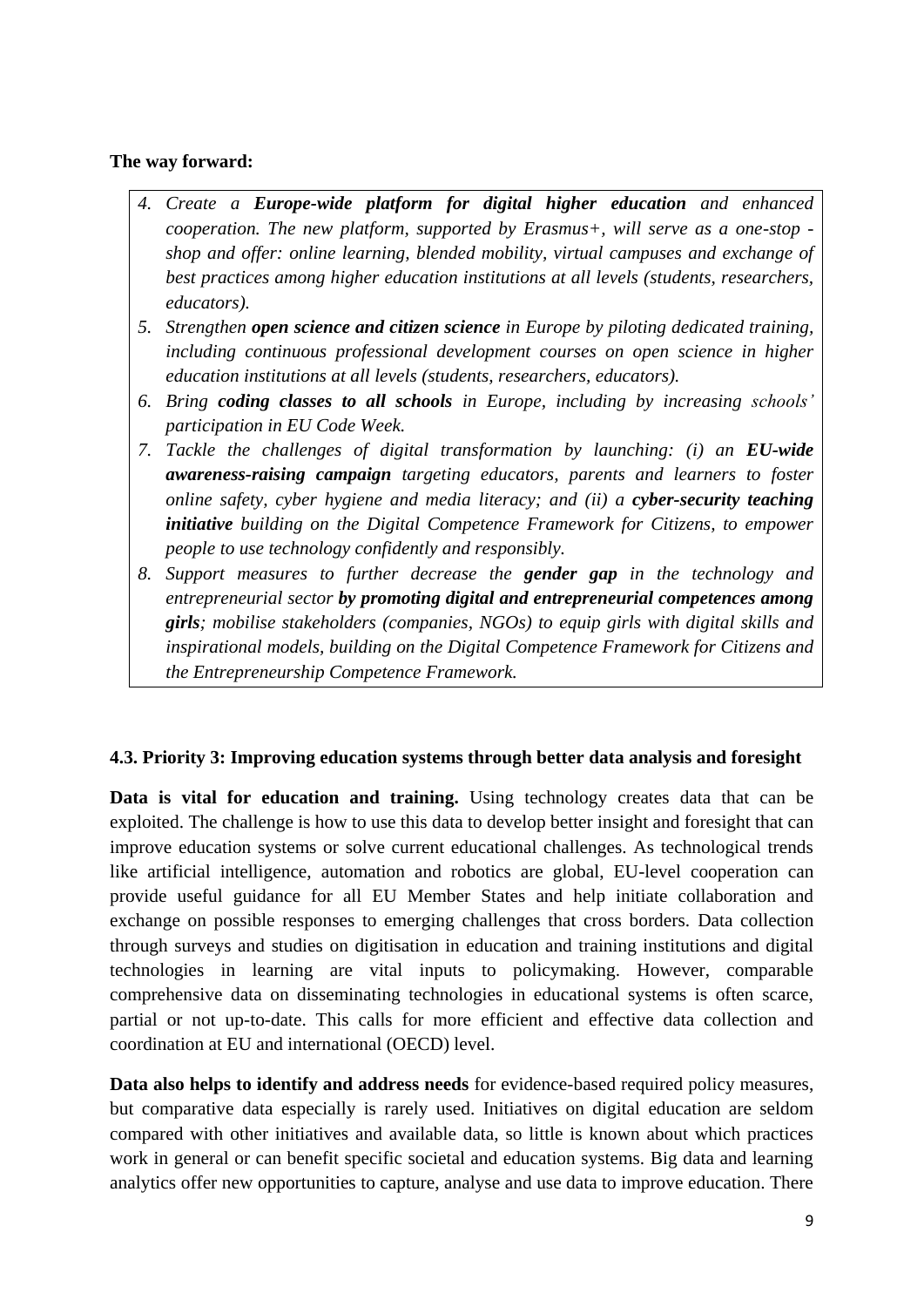are many initiatives in different EU Member States to move from a 'one-size-fits-all' teaching approach in subjects like mathematics to more personalised learning with scope for tailoring content to individual pupils' needs<sup>27</sup>. Learning analytics can improve personalised learning<sup>28</sup>, e.g. by identifying at-risk students, and can evaluate the impact of different teaching strategies. However, since learning analytics is still in its infancy in Europe, we need more pilot schemes to research and experiment in this field $^{29}$ .

**User-driven innovation is key for early adoption of innovation solutions that tackle educational challenges***.* Education data and trends are generally collected in a top-down way, led by international organisations and governments. The user's perspective is often not sufficiently considered, which could limit the possible solutions to a need. This is especially true in an age of user-driven innovation where individuals develop the solutions for problems they face. In this context, the Commission will explore ways of promoting **citizen engagement** and **user-driven innovation** through an annual EU-wide Education Hackathon to develop innovation solutions for key education and training challenges.

**Foresight: from lagging behind to anticipating change.** Education and training institutions are trying to catch up with technological developments. Foresight for education and training can reverse this trend and engage educators (from policymakers to practitioners) to lead upcoming change.

#### **The way forward:**

- *9. Build evidence on the uptake of ICT and digital skills in schools, by publishing a reference study assessing progress in mainstreaming ICT in education. It will cover the availability and usage of ICT infrastructure and digital tools and levels of digital skills. Together with the next round of the PIAAC survey, the results may feed into an update of the Digital Competence Framework*<sup>30</sup>*. The Commission will also work with the OECD on the development of a new module in PISA on the use of technology in education, as well as explore the relevance and feasibility of proposing new Council benchmarks for digital competences and entrepreneurship.*
- *10. Launch artificial intelligence and learning analytics pilots in education as of 2018 to make better use of the huge amount of data now available and thus help address specific problems and improve implementation and monitoring of education policy; develop relevant toolkit and guidance for Member States.*
- *11. Initiate strategic foresight on key trends arising from digital transformation for the future of education systems, in close cooperation with Member State experts and*

1

<sup>&</sup>lt;sup>27</sup> In Luxembourg, for instance, the Ministry of National Education, Children and Youth, in support of the ['Digital Lëtzebuerg'](http://www.ftthcouncil.eu/documents/Interviews/20152909_InterviewXavierBettel_FTTHCE.pdf) strategy, launched the MathemaTIC national digital transformational project, which aims to enable students to interact with research-backed, engaging resources in mathematics that are tailored to students' specific needs and aligned to learning outcomes in the curriculum.

<sup>&</sup>lt;sup>28</sup> COM(2013) 654: Opening up Education: Innovative teaching and learning for all through new Technologies and Open Educational Resources.

<sup>29</sup> Ferguson, R., Brasher, A., Clow, D., Cooper, A., Hillaire, G., Mittelmeier, J., Rienties, B., Ullmann, T., Vuorikari, R. (2016). *Research Evidence on the Use of Learning Analytics — Implications for Education Policy*. In: R. Vuorikari, J. Castaño Muñoz (Eds.). Joint Research Centre Science for Policy Report; EUR 28294 EN.

<sup>30</sup> [See](https://ec.europa.eu/jrc/en/digcomp/digital-competence-framework) footnotes 19 and 20.